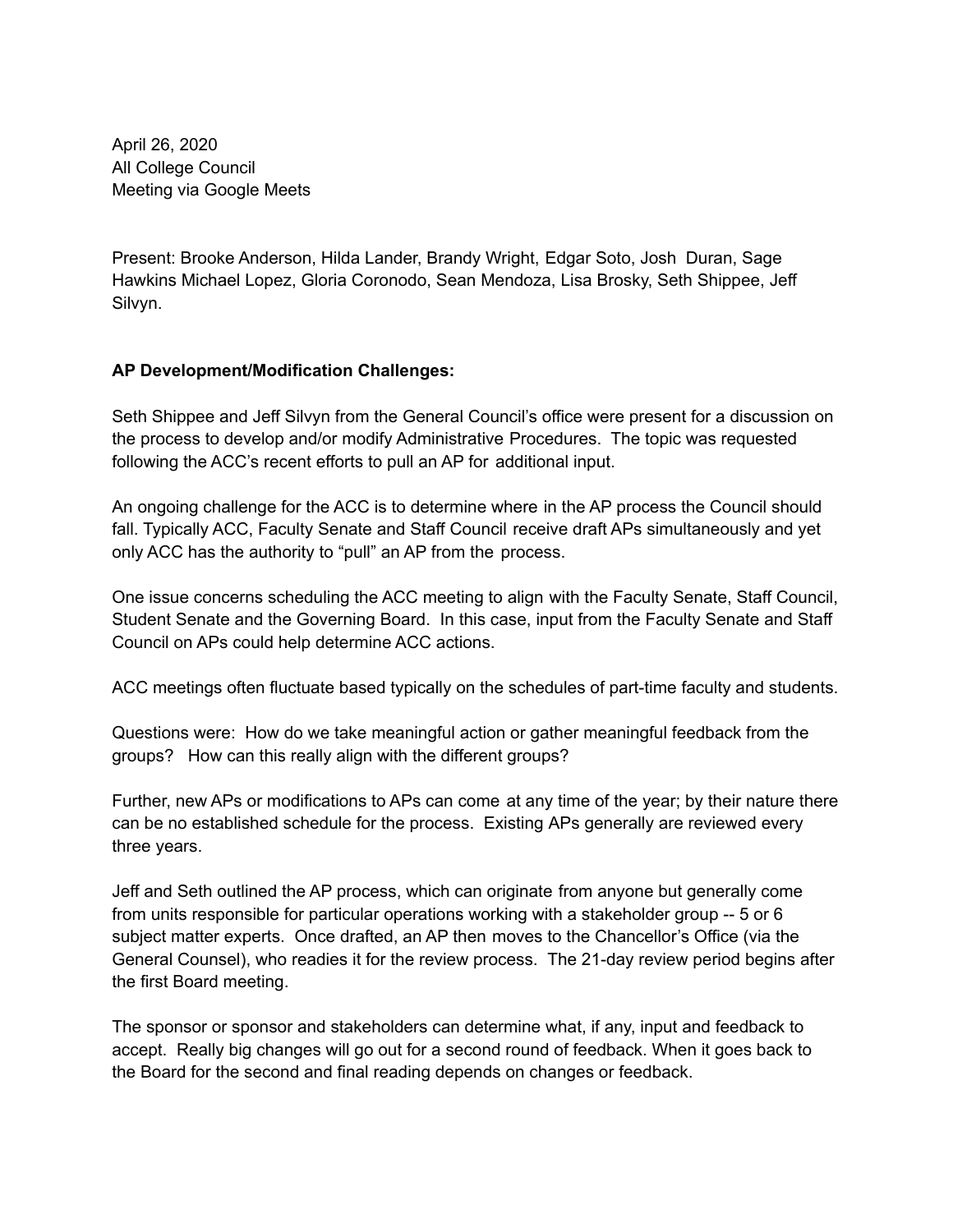Seth note: A lot of work occurs before 21 day public comment: stakeholder review, as well as governance group and stakeholder revisions.

Regardless of when an AP is working through the process, which ultimately needs two readings (but not approval) by the Board, and AP must be complete before the Friday the Board agenda is published. Further, the Board packet is determined about 10 days before the meeting.

Jeff Silvyn noted that typically APs get very little feedback. When there are comments, they are put in a chart and grouped into topics ,which go to the AP sponsor. How long that process takes depends on the number of comments and is usually driven by the Governing Board calendar.

Comments often are regarding small things such as punctuation. Occasionally there is substantive input that needs research and review and can delay the typical cycle of an AP.

He offered that his office could find a way to provide the comments to the ACC as available to stimulate thinking before the next ACC meeting.

QUESTION: How can the ACC review an AP, without slowing down the process.

Discussion surrounded modify the comment periods, potentially 30 days from 21. Idea being to modify as short as possible with adequate time from comment to work for the ACC's cycle.

However, even then, as Brooke noted, because APs can come at any time, there is no way to appropriately determine what might work, unless every AP could start their 21-day comment period at a specific time of the month, a non-starter.

Jeff suggested that the ACC could be given a "heads up" when an AP moves to the General Counsel's office to be prepared for comment.

That led to a suggestion for a "policy calendar," where each AP could be tracked in its journey. This was supported by all ACC members.

Jeff agreed that would be helpful and said work was being done already to automate the process.

## **Pulling the AP**

There was additional discussion around the ACC's decision in January to pull an AP from the process. This was the first time ACC exercised that ability.

Michael asked if the Chancellor had concerns about pulling the AP.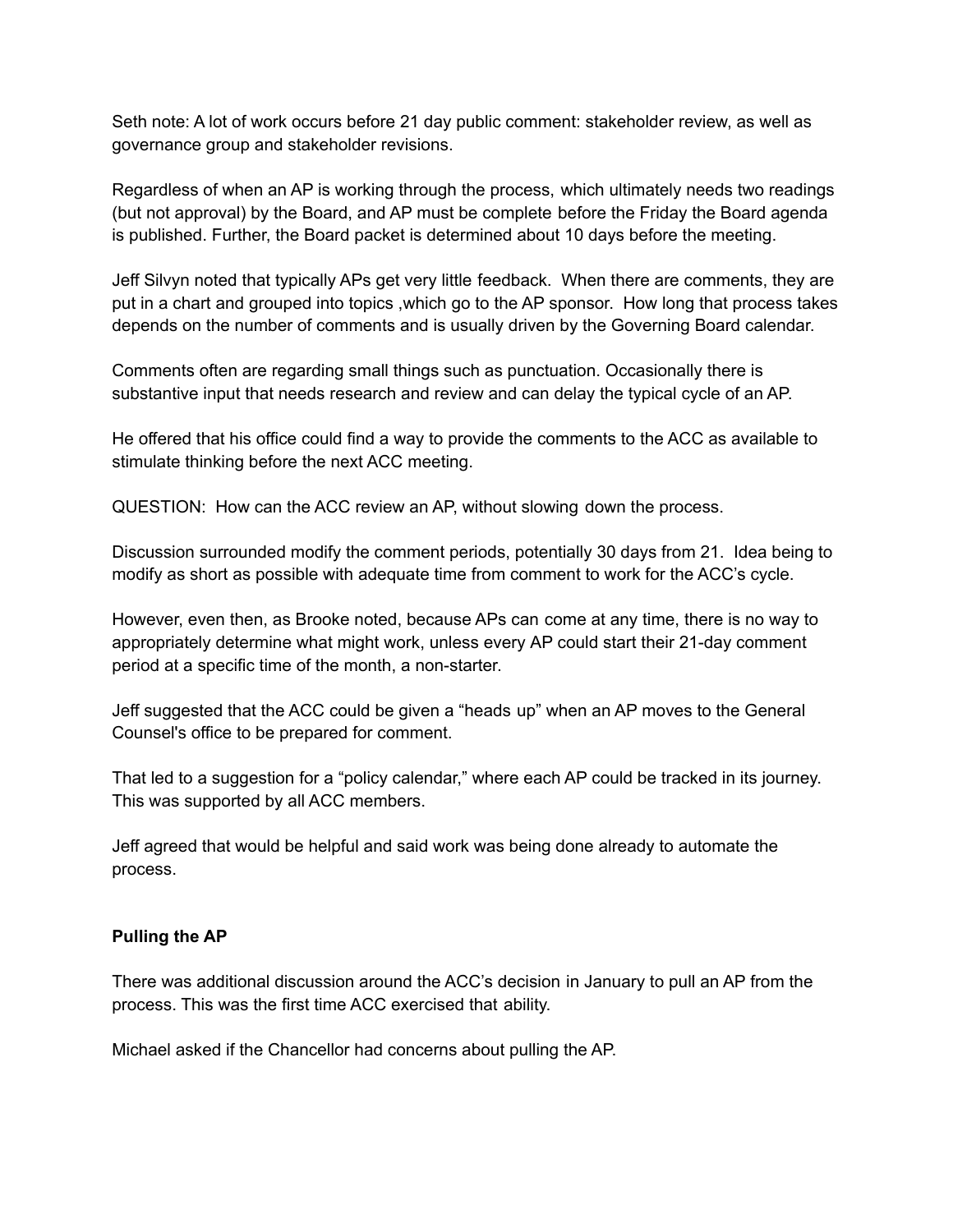Jeff explained that confusion over the situation was largely to due to the fact that it was the first time it had happened and that there were no concerns from the Chancellor. Just as the ACC discussed in March, Jeff concurred that the ACC simply needs to define "what happens next."

Jeff and Seth made suggestions about how to word that in a revised AP 1.06.01, which governs the All College Council.

Jeff suggested considering scenarios that would lead AP to be pulled and what might we do in response. For example, the stakeholder group did not have the right expertise OR a group that will be affected wasn't included as a stakeholder. It would be something that was a big change, and more time was needed for a comment period.

Seth acknowledged that the ability to pull the AP is at the heart of the ACC's authority. The Faculty Senate did not have the authority to pull the AP, but raised the concerns to the ACC, which did have the authority.

Lisa Brosky agreed to draft a revised AP 1.06.01 to be reviewed by next year's All College Council.

That concluded the discussion and the All College Council adjourned for the 2020-21 academic year.

Michael: How was the ACC structured under the Chancellorship represented...and was there concern about ACC pulling the AP?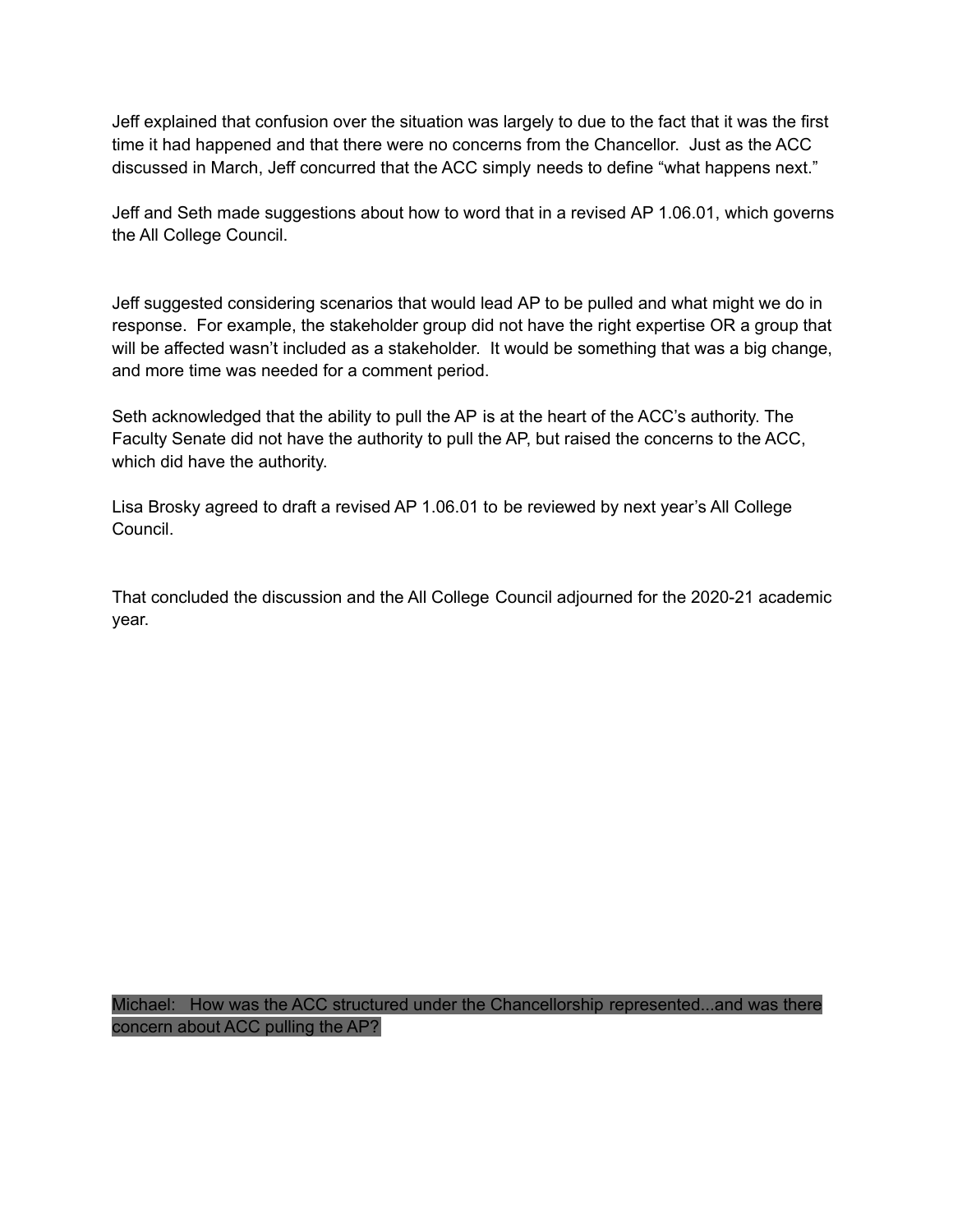Jeff: Concept behind formation of ACC ….. Before formation there were governance groups to provide info but there was no connection to each other and no connection to student senate. ACC provides a forum to share. ACC was a connector between all groups.

It would be one venue for Chancellor to get feedback from key constituents… student faculty and staff.

The idea was that it would enhance governance.

Issue: was AP had never been pulled and it was unclear what would happen next. No one has an issue. Now w need to clarify what should happen. No one is advocating for ACC to not have that ability.

When ACC started the CHancellor would come and then task ACC with thinking about a topic. That happened for a while.

Jeff: THere was still a form.

Another concept about how ACC works: Some Governance Group might have an idea …. Stay Staff Council …has an idea. SHares it with Governance and the different groups take back to their colleagues.

Idea: Items to move into Bylaws/Charter….

Brooke: Difference between bylaw and SOP Jeff: Nothing really -- instructions to your self.

4.2: Make recommendations on what... what would be help. ...... accompanied by a recommendation on what to do next. Recommendation: Do this action in next two weeks.

Michael: Could there be something add about "Adequote communication is sought." Pre-requist to pull ….. Can pull only if you have made overtures.

Brooke: "Pulled at any point" --- I thinkt he conversation was that faculty asked for it to be pulled and it was a surprise to the rest of ACC. I could see it unfolding thisway: We need this to be pulled ….. But also through discussion ….. We come to it in a meeting.

Seth: Could be more of a AP change ....modfy..... AP layout the authority, rights and responsibly. SOPs describe how that's going to happen. If youw atn to expand or contract